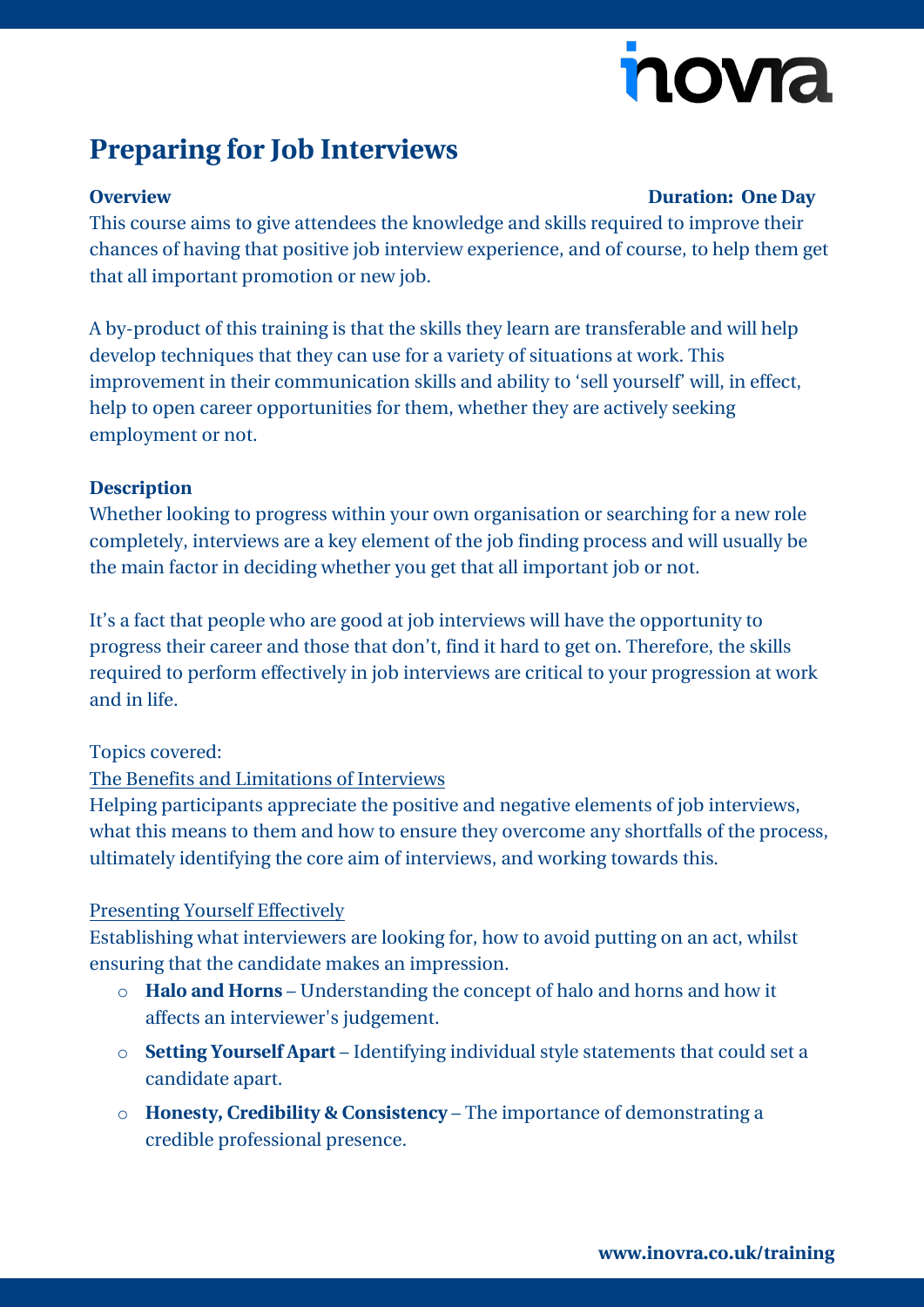

#### Preparation Before an Interview

Knowing the key things a candidate should do to prepare for an interview so that they are relaxed and portray a positive and professional image.

- o **Dressing Appropriately** Not only what to wear, but how to wear it and several key things to remember.
- o **Planning the Journey** Critical preparation to ensure candidates arrive on time to interviews.
- o **Revisiting Your CV, Cover Letter & Application Form** Reviewing personal information and experience to ensure consistency and prepare for interviewer questions.
- o **Researching the Organisation** Identifying methods of researching the organisation that the candidate has applied to, which helps demonstrate their enthusiasm for the role and desire to fit in with the company.
- o **Understanding Your Strengths and Weaknesses** Determining the elements an interview is likely to focus on and either mitigating weaknesses or promoting positive aspects.
- o **Preparing the Key Points** Planning the key elements that the candidate wants to get across in the interview to better sell themselves.
- o **Preparing Questions to Ask** Clearly establishing the questions the candidate should ask during the interview so that they can demonstrate their interest and establish if the role is suitable for them.

#### Typical Interview Questions

Focusing on typical questions that interviewers ask and perfecting a response.

o **Additional Questions** – A look at some 'alternative' questions an interview might ask and preparing for them.

#### Attending Preliminary Interviews

Reviewing the challenges of preliminary interviews and how best to approach them.

#### Meeting the Interviewer

Establishing first impressions and perfecting a greeting, including; eye contact, a warm smile and the handshake.

o **Getting Body Language Right** – Knowing how to sit, use your hands and relax into a comfort zone.